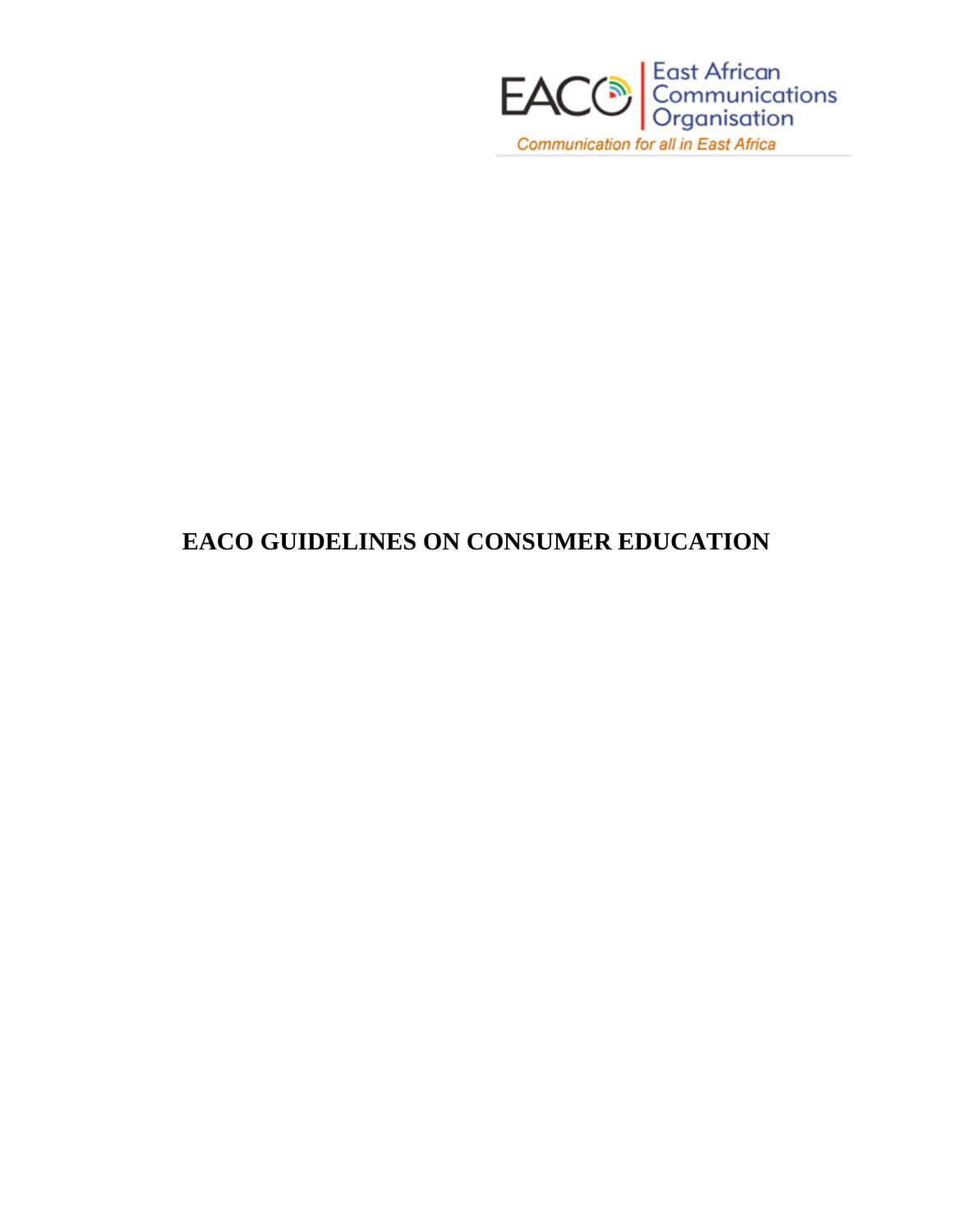# **Table of Contents**

| $\mathbf{1}$ . |  |
|----------------|--|
| 2.             |  |
| 3.             |  |
| 4.             |  |
| 4.1.           |  |
| 4.2.           |  |
| 5.             |  |
| 6.             |  |
| 6.1.           |  |
| 6.2.           |  |
| 6.3.           |  |
| 6.4.           |  |
| 6.5.           |  |
| 6.6.           |  |
| 6.7.           |  |
| 7.             |  |
| 8.             |  |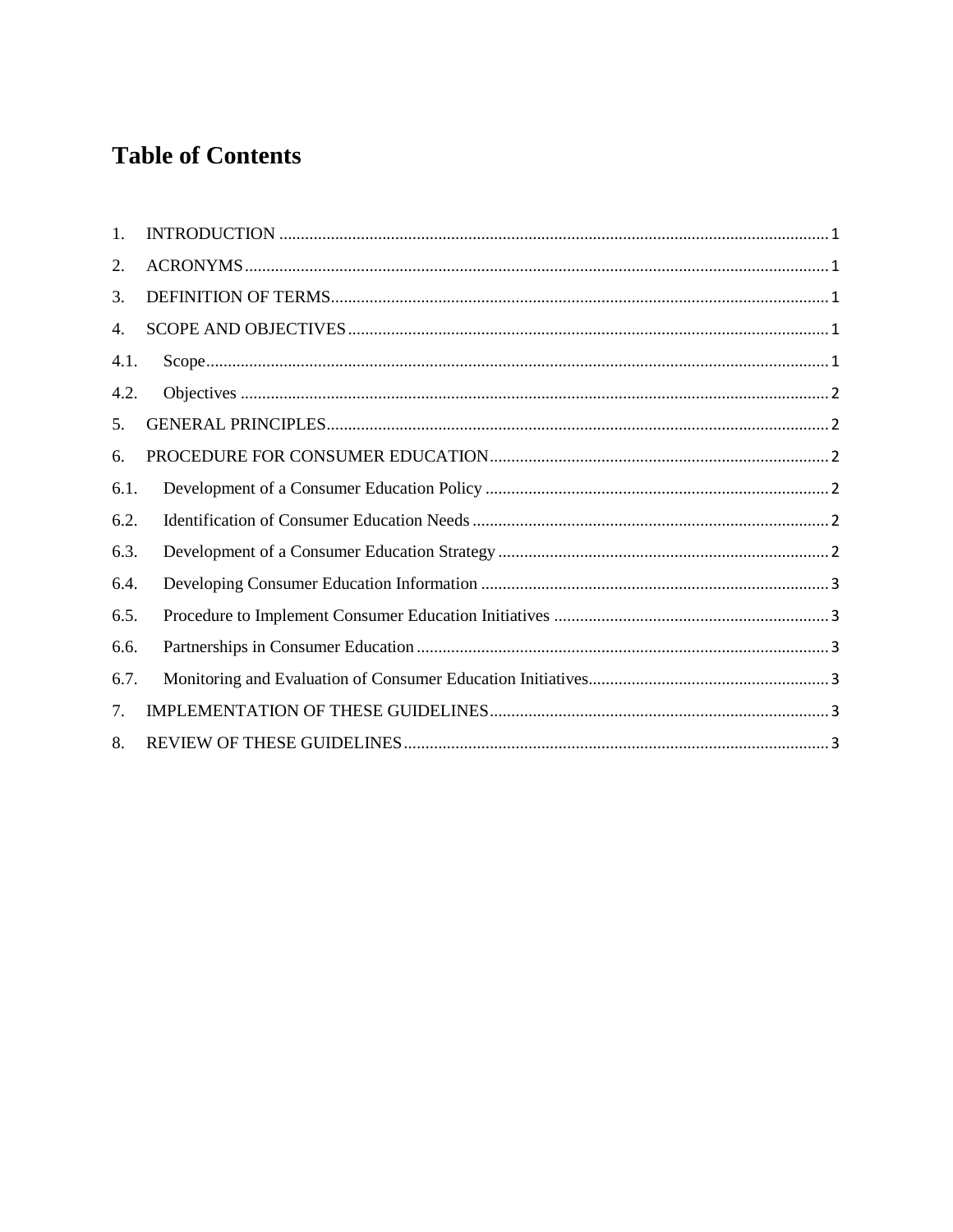## <span id="page-2-0"></span>**1. INTRODUCTION**

The National Regulatory Authorities are mandated to position the consumer to make informed decisions through the implementation of effective Consumer Education approaches.

EACO recognizes the ubiquity and similarity in consumer behavior across the region and hence the need for a harmonized approach to Consumer Education.

These Consumer Education Guidelines are an outline of tools and procedures that National Regulatory Authorities in the region are encouraged to adopt to ensure effective Consumer Education.

#### <span id="page-2-1"></span>**2. ACRONYMS**

| EACO: | <b>East African Communications Organizations</b> |
|-------|--------------------------------------------------|
| NRA:  | <b>National Regulatory Authorities</b>           |
| ICT:  | <b>Information Communications and Technology</b> |

## <span id="page-2-2"></span>**3. DEFINITION OF TERMS**

**Consumer** –An individual or organization who purchases ICT products or services for final use.

**Consumer Education** – An initiative undertaken to equip the consumer with knowledge, skills and information to enable informed decision making in the purchase, use and disposal of ICT products and services

**Consumer Organization** – An entity whose main focus is to advocate and address consumer issues and undertake consumer education

**National Regulatory Authority** – the entity established by law to regulate the information and communications sector in a country.

**Service Provider** – an entity licensed by the National Regulatory Authority (NRA) to offer ICT goods and services.

## <span id="page-2-3"></span>**4. SCOPE AND OBJECTIVES**

#### <span id="page-2-4"></span>**4.1. Scope**

These guidelines outline the methodologies for identifying consumer education needs, packaging the appropriate message, and strategies for delivering consumer education in the EACO member states. The Guidelines shall be applicable to all EACO members and sectors regulated by the National Regulatory Authorities.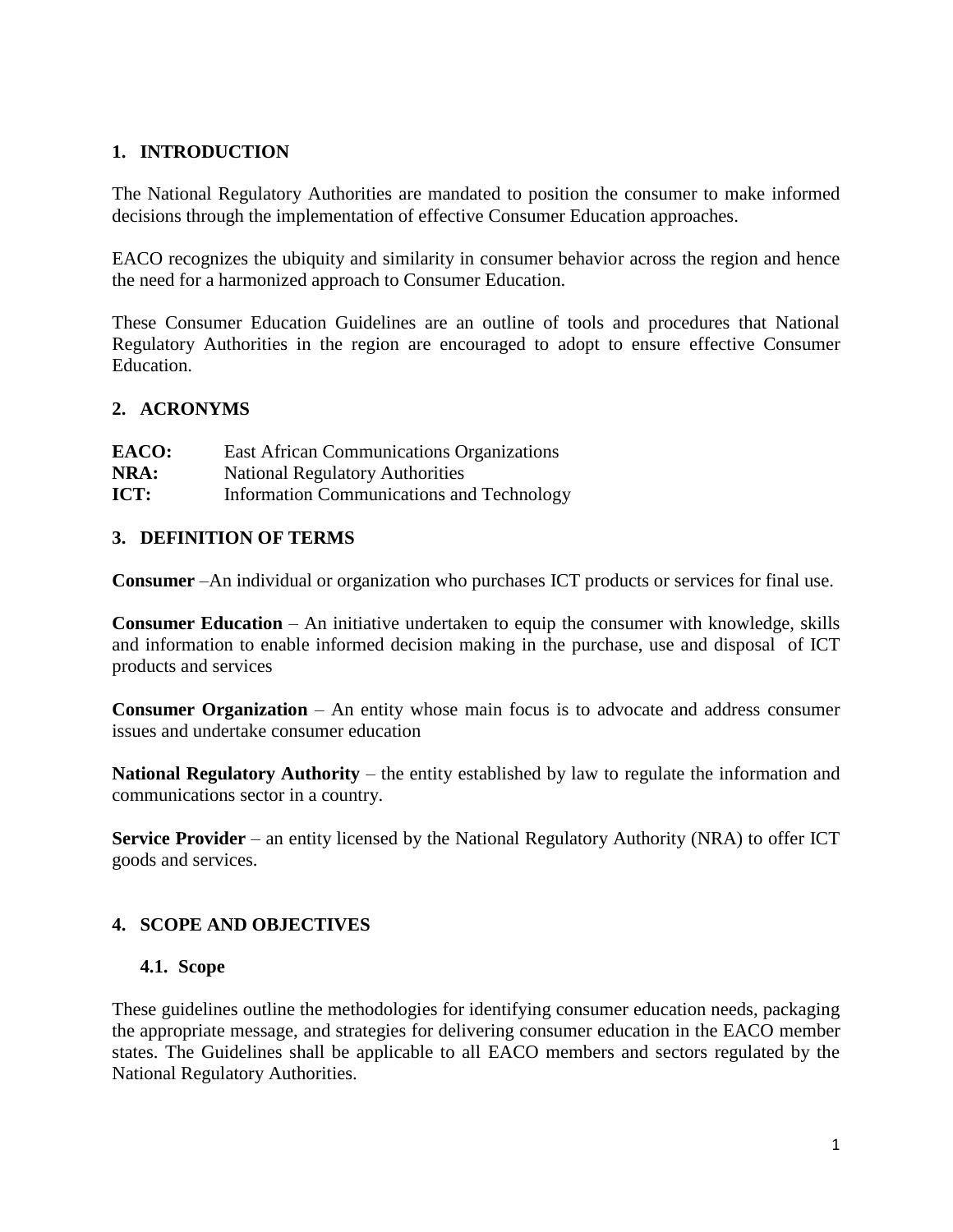## <span id="page-3-0"></span>**4.2. Objectives**

- To encourage EACO Member states to prioritize Consumer Education.
- To harmonize consumers education policies and approaches in the EACO member states.
- To enhance cross-border collaboration and partnership on consumer education.
- To adapt international best practice in Consumer education across the region.
- To enable EACO Member States develop appropriate frameworks to effectively engage consumer organizations and groups.

## <span id="page-3-1"></span>**5. GENERAL PRINCIPLES**

The guiding principles for the Consumer Education guidelines include:

- Value for money principle
- Consumer rights and responsibilities
- Education as a prerequisite to Consumer protection
- Best practices in consumer protection.

## <span id="page-3-2"></span>**6. PROCEDURE FOR CONSUMER EDUCATION**

## <span id="page-3-3"></span>**6.1. Development of a Consumer Education Policy**

The National Regulatory Authorities shall develop a consumer education policy that seeks to establish a framework through which consumer education initiatives in the ICT sector shall be developed and implemented.

## <span id="page-3-4"></span>**6.2. Identification of Consumer Education Needs**

Consumer Education needs may be identified through but not limited to;

- Customer Satisfaction and Perception Surveys
- Consumer Trends and Behavior Surveys
- Consumer complaints reports:
- Inspection reports and Compliance returns.
- Reports from engagement with Consumer Associations and Civil society.
- Consumer issues due to evolving technologies and regulatory environments
- Emerging consumer issues

## <span id="page-3-5"></span>**6.3. Development of a Consumer Education Strategy**

The consumer education initiative shall follow unique strategies to ensure its effectiveness. The Consumer Education Strategy shall seek to;

- Focus on the issues identified in Consumer education needs analysis.
- Identify target audiences
- Identify appropriate knowledge transfer mechanisms